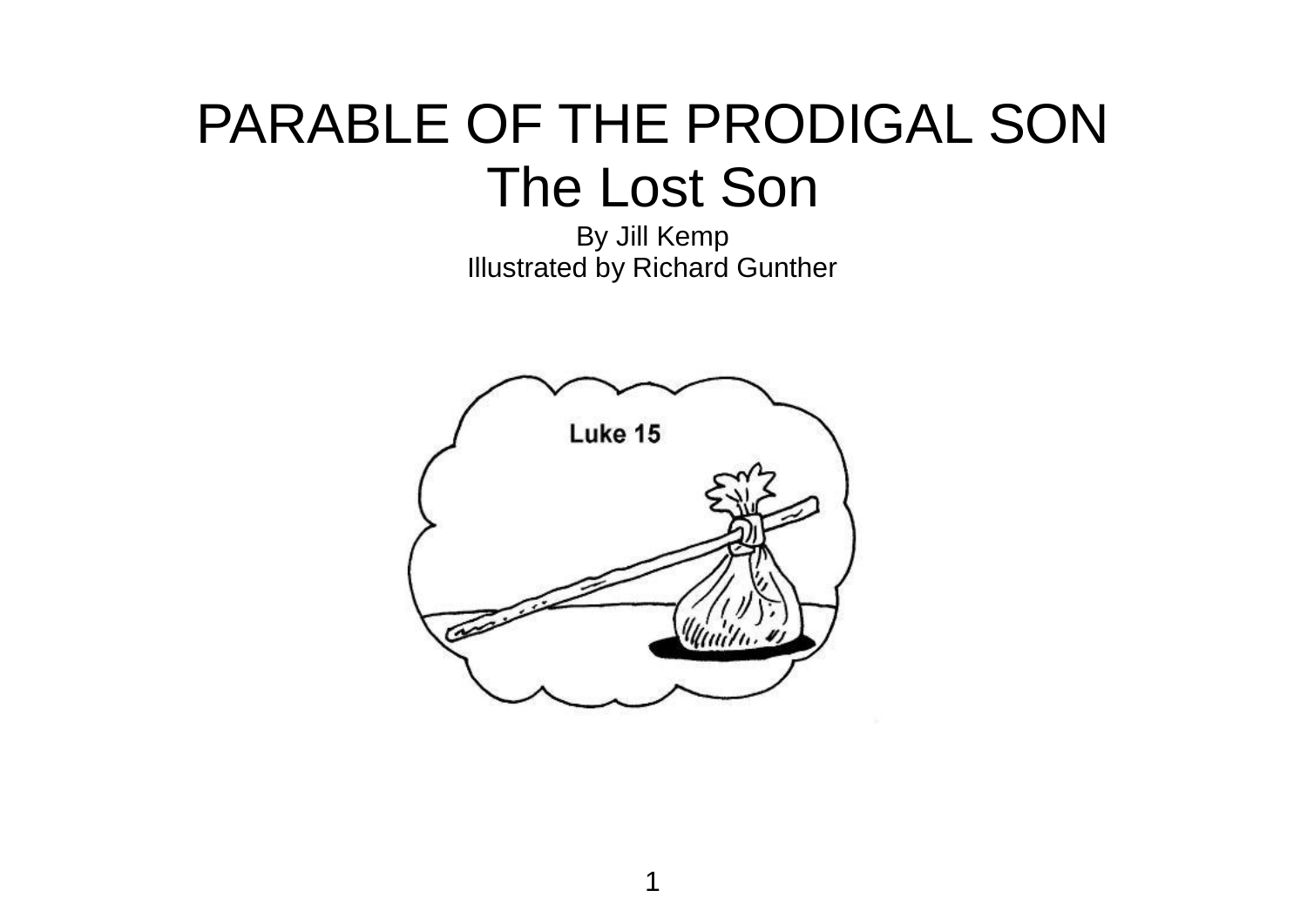

Jesus told this story: "A farmer had two sons. They all lived and worked on the family farm. Someday, when the father died, the sons would share all the money he had made.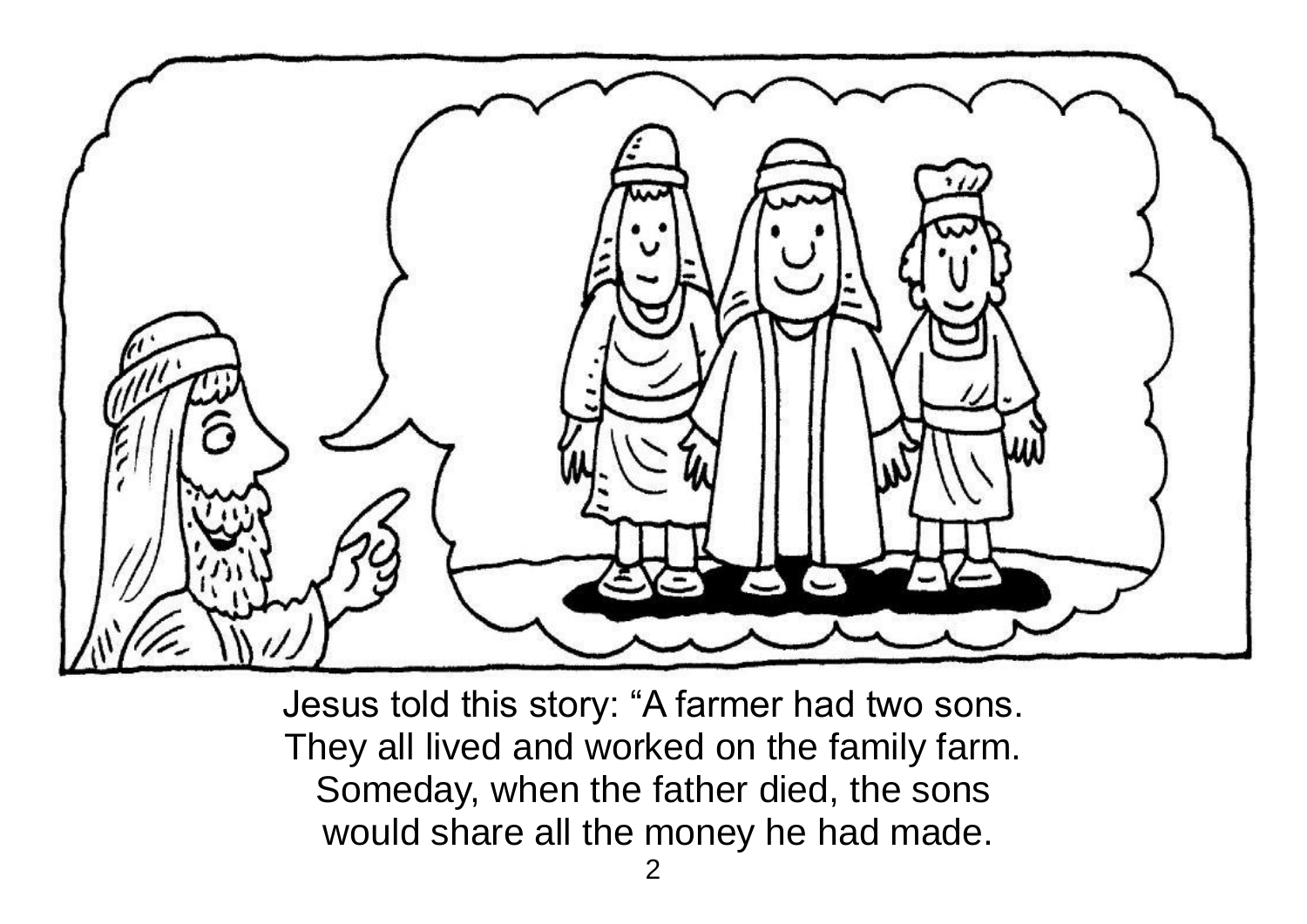

One day the youngest one said, "Father give me the money I will inherit when you die. I want to see the world and have a good time, now."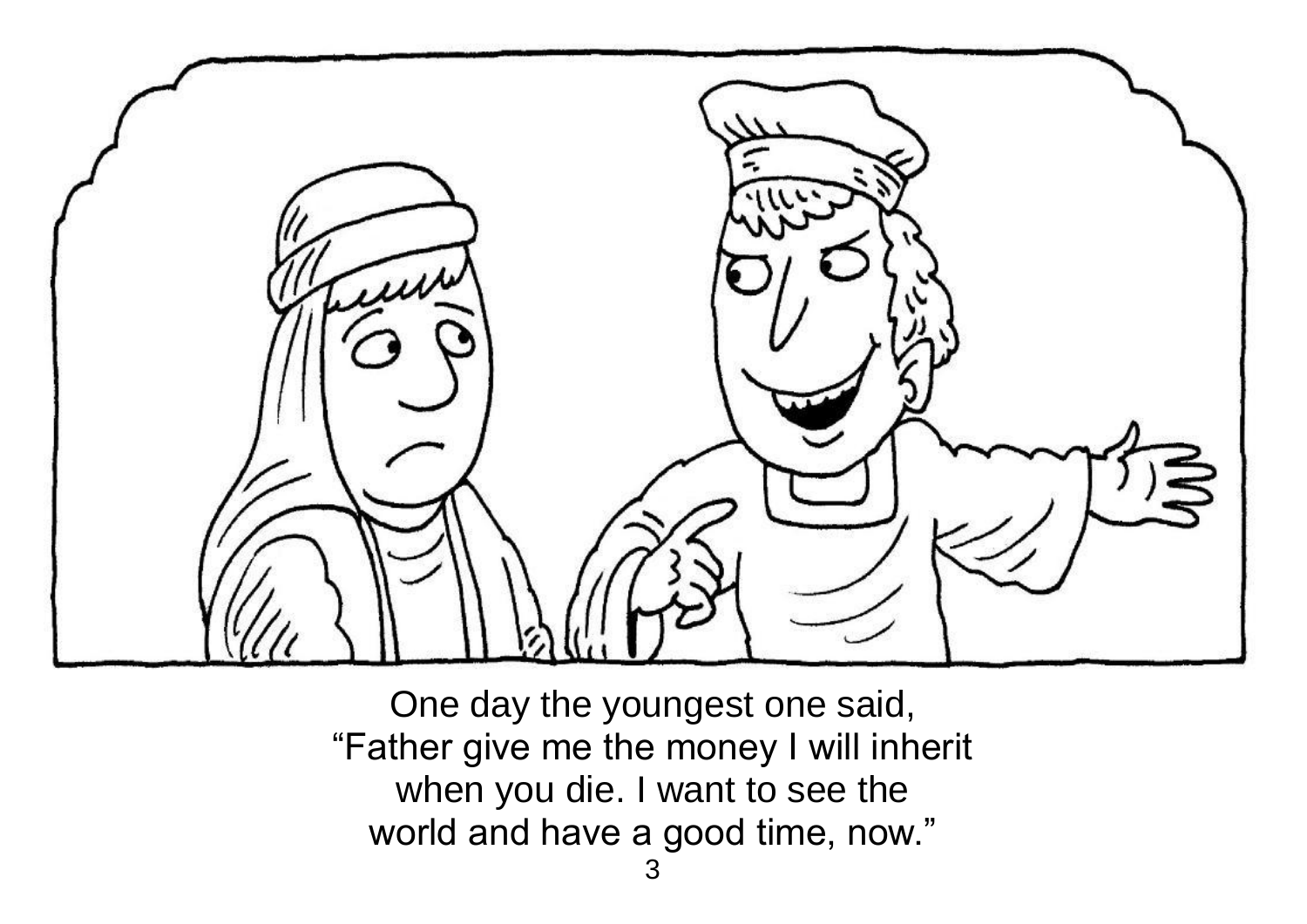

The father gave the youngest son his inheritance money, praying that his son would spend it wisely and live a good life.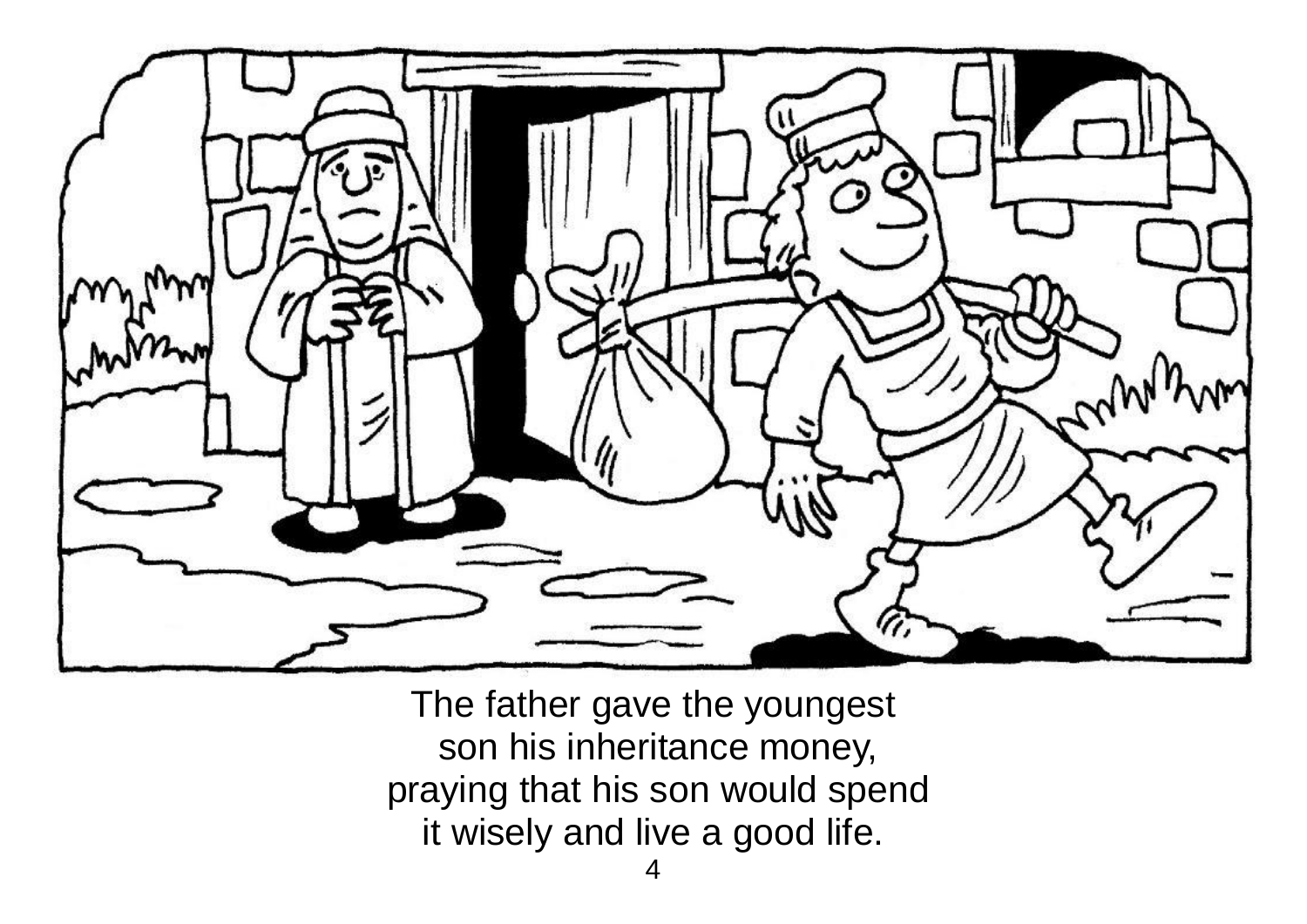

The boy had fun spending lots of money on big parties and presents for his friends. Soon all the money was gone. He didn't even have a house to live in.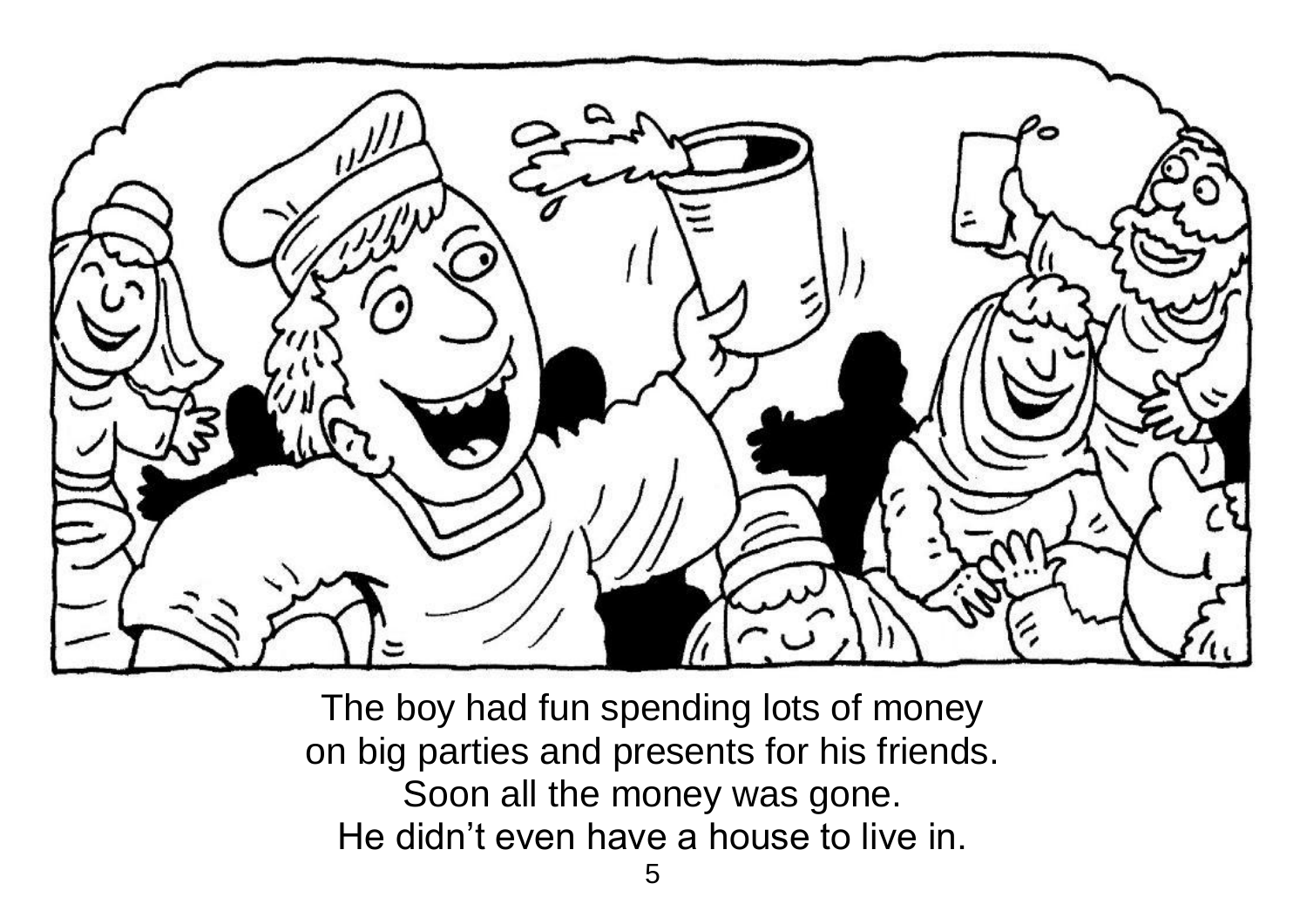

He had to work looking after pigs. It was a dirty, smelly job. He was so hungry that he wanted to eat the pig's food. The boy thought about his father and was sad.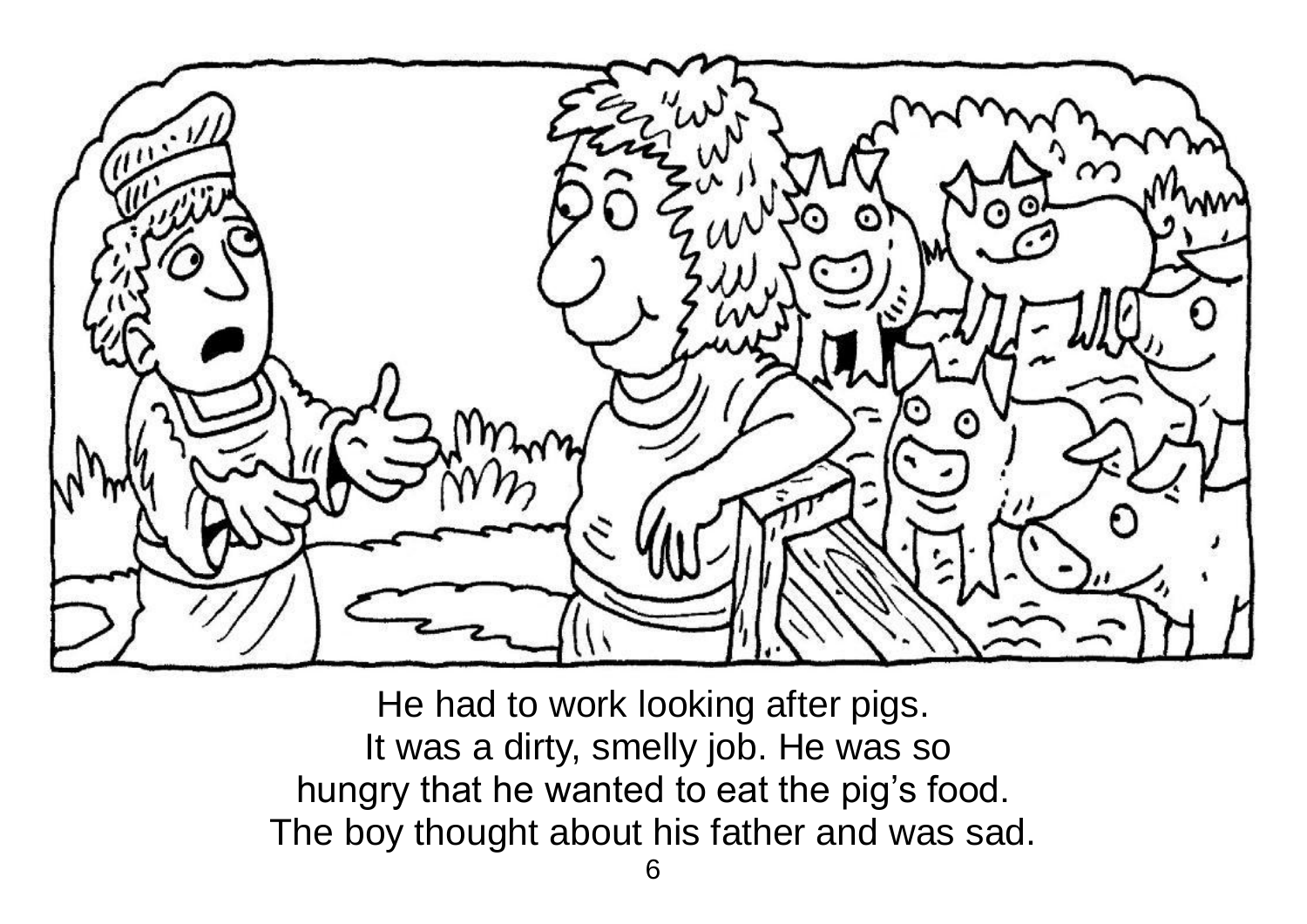

"I will go home and be my father's servant," he said. "My father gives his workers good food." The father was always watching for his son to come back and he ran to meet him.